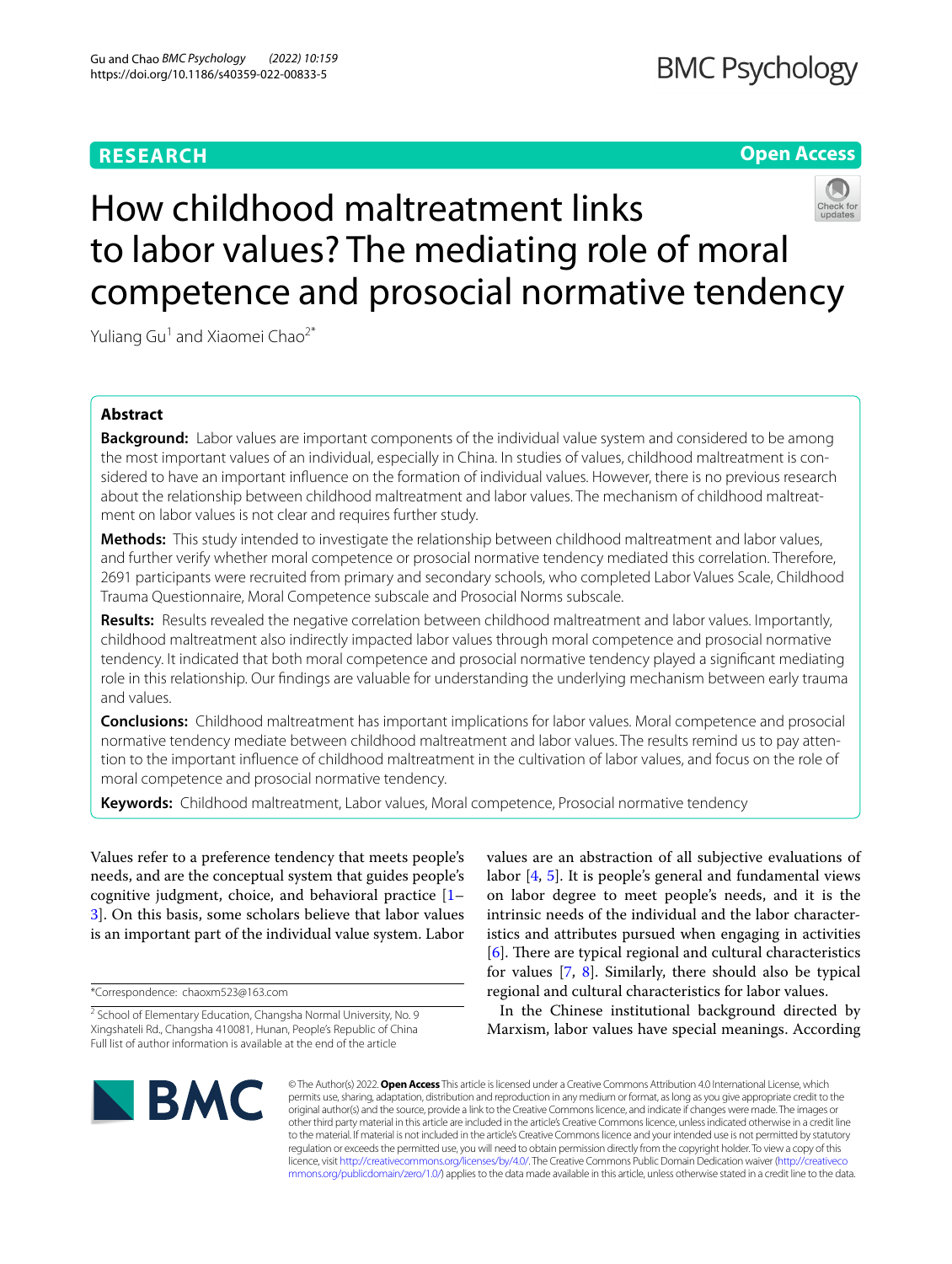to the research of Tan [\[9](#page-6-7)], in Chinese culture, labor values refer to the individual's positive labor attitude, that are, refusing to be lazy, hurting others, self-interest and other negative values. At the same time, labor values encourage people to respect and enjoy the labor process and labor results. Liu [\[10](#page-6-8)] elaborated on the connotation of correct labor values from the perspective of labor education. According to his elaboration, correct labor values suggest that "labor is great, laborers and labor results are worthy of respect". The Chinese government has also discussed what labor values should be established on many occasions. For example, President Xi Jinping believed that positive labor values should be established, of which main contents are honest labor, equal labor, cherishing labor results, love of labor, and distribution on the basis of labor  $[11]$  $[11]$ . The above connotations of labor values were also clarifed in the research of Chao and Wang [\[12](#page-6-10)].

Although labor values are very important [[13\]](#page-6-11), the importance of labor education is increasingly being ignored as society changes. Previous studies have shown that an increasing number of young people have less motivation to work  $[14]$  $[14]$  $[14]$ . This is mostly because they did not cultivate correct labor values in their early stage. Therefore, it is particularly important to improve the labor values education of the young. In order to this, it is necessary to know factors that may afect young people's labor values. What factors are noteworthy in labor values education of young people?

These problems remained to be resolved. This is the frst research to link childhood maltreatment to adolescent labor values and reveal the potential mechanisms between childhood maltreatment and adolescent labor values. It provided a theoretical and empirical basis for understanding the relationship between adolescents' early experiences and labor values. At the same time, our research lays the foundation for understanding the connotation of youth labor values in the context of the China's socialist system, as well as comparing the youth labor values, infuencing factors of China and Western countries under diferent institutional and cultural backgrounds.

## **Introduction**

## **Childhood maltreatment and labor values**

Childhood maltreatment refers to caregivers' actual or potential harmful behavior to children's physical and mental health [[15\]](#page-6-13), including physical abuse, sexual abuse, emotional or psychological abuse and neglect [[16\]](#page-6-14). As an adverse experience in childhood, childhood maltreatment plays an enduring detrimental role in maltreated victims' physical and mental health [[17\]](#page-6-15). As suggested by literature, negative values might be one of the cognitive outcomes of childhood maltreatment [[18,](#page-6-16) [19](#page-6-17)]. Values are preferences that meet people's needs, which form a conception system guiding people's cognitive judgment, choice and behaviors [[20](#page-6-18), [21\]](#page-6-19). Nevertheless, Magdalena  $[22]$  $[22]$  has found that it is more difficult for maltreated children to get enough support from their social networks than non-maltreated ones, which hinders the development of positive values. Similarly, Kay and Green [[23\]](#page-7-1) has also reported that maltreated adolescents are less likely to form friendly values because of deficits(?) in social cognitive function. It can be concluded that childhood maltreatment is harmful to the formation of positive personal values. To our knowledge, no research has directly examined the relationship between childhood maltreatment and labor values, let alone the underlying mechanism. Investigating these issues is not only helpful for extending our understanding of adverse experiences and negative consequences, but also valuable for developing intervention strategies to reduce the enduring negative efect of this unchangeable adversity (i.e., childhood maltreatment) that shapes labor values. Therefore, this study aims to examine the relation between childhood maltreatment and labor values. In addition, we further explore whether moral competence and prosocial normative tendency serve as mediators in this correlation.

## **The mediating role of moral competence**

The ability to judge the validity and rationality of certain social phenomena through cognitive control and moral judgment is called moral competence [\[24](#page-7-2)]. As a cognitive ability, moral competence may be undermined by unhealthy developmental environment. For instance, Zeng et al. [[25](#page-7-3)] have suggested that individuals who grew up in maltreated environment are more likely to judge themselves negatively. In addition to causing biased judgment toward self-value, maltreated experience is also harmful for social cognition and might cause defect in moral judgment  $[23, 26]$  $[23, 26]$  $[23, 26]$ . Thus, childhood maltreatment is an environmental risk factor that might impair moral competence, which might further affect labor values. Though value is relatively stable, it is actually an open and dynamic system that allows changes and adjustments [[27](#page-7-5)]. Identifcation and self-consistency maintenance [[28\]](#page-7-6) are considered to contribute to the changes of values, both of which refect moral judgement and evaluation to some degree. For example, self-identity and moral judgment are believed to impact the representation of values [\[29](#page-7-7)] Additionally, Mars et al. [[30\]](#page-7-8) have found that the formation and development of values may be accompanied by cognitive judgment and moral evaluation. These studies imply that moral judgement and evaluation components of moral competence have potential impacts on values, and thus labor values are presumed to be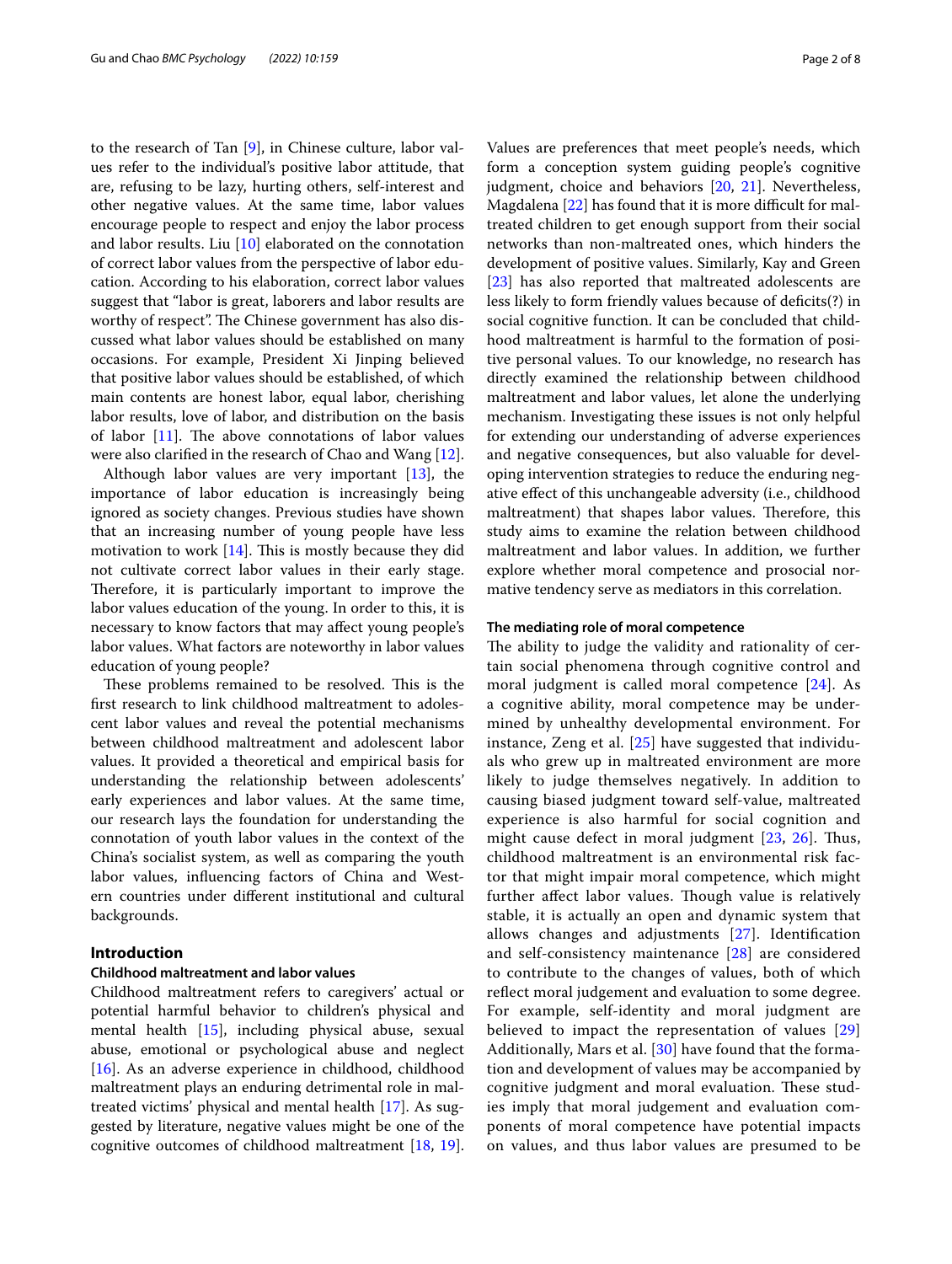afected by moral competence as well. Based on evidence shown before, it is hypothesized that childhood maltreatment weakens moral competence, through which further negatively infuences the formation of positive labor values.

## **The mediating role of prosocial normative tendency**

Prosocial normative tendency is the probability of persons' abidance by or being persuaded by social norms. Values are the core structure of socialization process [[31](#page-7-9)], which might be influenced by social norms' persuasion and social pressure [[32\]](#page-7-10). Pincus et al. [[33](#page-7-11)] have found that the formation and persistence of personal values can be impacted by the motivation to comply with "norms" in peer groups. It is also believed that persuasion could prompt individuals to reevaluate their values, making the change of values possible [[34\]](#page-7-12). Through persuasion, people can realize the unreasonable and absent aspects of the original values and this provides an opportunity for shaping more positive values  $[35, 36]$  $[35, 36]$  $[35, 36]$  $[35, 36]$ . Therefore, those who have prosocial normative tendency have increased likelihood to form positive labor values because of their tendency to follow social norms. However, this desired tendency may be harmed by childhood maltreatment, which is an early traumatic and adverse experience. For example, Maughan et al. [[37\]](#page-7-15) have found the majority of maltreated children have difficulty in regulating emotions, which makes them less likely to be accepted by peers and internalized social norms [\[38](#page-7-16)]. Previous studies have also demonstrated that people with a history of being maltreated have decreased possibility of detecting social norms  $[39, 40]$  $[39, 40]$  $[39, 40]$  $[39, 40]$ . Therefore, we hypothesized that childhood maltreatment was detrimental for the formation of prosocial normative tendency, which in turn played a negative efect on labor values.

Based on the above evidence, this study focused on the impact of childhood maltreatment on labor values, and intended to explore the mediating roles of moral competence and prosocial normative tendency. Accordingly, the hypotheses of this research included the following. H1: childhood maltreatment had a negative infuence on labor values. H2: childhood maltreatment negatively afects the individual's ability to distinguish between right and wrong moral competence, which in turn afects the individual's formation of positive labor values. H3: childhood maltreatment hinders the individual's prosocial normative tendency development, which in turn afects the individual's formation of positive labor values.

## **Participants and methods Participants**

Our research uses data from an ongoing project: Labor and Individual Social Development. Part of the data has already been used in previous article [\[41](#page-7-19)]. A total of 2749 participants were surveyed. Participants were primary school children and adolescents from two primary schools, two junior high schools and one high school in Mainland China. After receiving the collected questionnaires, we deleted 58 when sorting out the questionnaire data. Our criteria for deleting the questionnaire are as follows: Firstly, before the survey, the principle of voluntary participation in the survey was emphasized. Therefore, in the process of flling out the questionnaires, some people withdrew and did not answer all the questionnaires. Secondly, the answers to the questionnaires flled out by some people had obvious regularity. For example, for 10 consecutive questions, the respondents have chosen the same answer "3". Then, for 10 consecutive questions, the respondents chose the same answer "2". Thirdly, when some people fll in the questionnaires, they write some symbols that are not related to the questionnaires. This made the questionnaires they answered ambiguous, and it was difficult to judge the answers they chose. For this case, we defne it as: "intentional" nonconforming data. In the end, the efective recovery rate of our questionnaire is 97.89%. 2691 valid questionnaires (1504 from boys and 1187 from girls) remained after deleting all the invalid questionnaires. The sample included the upper grades students of elementary school (fourth, ffth, and sixth grade, 1303 participants), junior high school students (673 participants) and high school students (715 participants). The average age of this sample is  $12.50 \pm 2.00$ . Ethics approval for this study was obtained from authors' organization.

## **Measures**

## *Labor values Scale*

Labor Values Scale (LVS) developed by Chao and Wang [[12\]](#page-6-10) based on groups of senior primary school students aged 8–12 was employed to evaluate labor values. This scale consists of 15 items scored from 1 (totally disagree) to 5 (totally agree), including fve dimensions (i.e., division value according to labor, honest, equal, cherishing and loving labor value). A sample item is "I enjoy the process of labor". Higher total scores indicate more positive labor values. At the same time, a study by Chao and Gu [[41\]](#page-7-19) confirmed that the scale was also applicable to junior high school students and high school students aged 12–18. In our study, The Cronbach's  $\alpha$  is 0.832.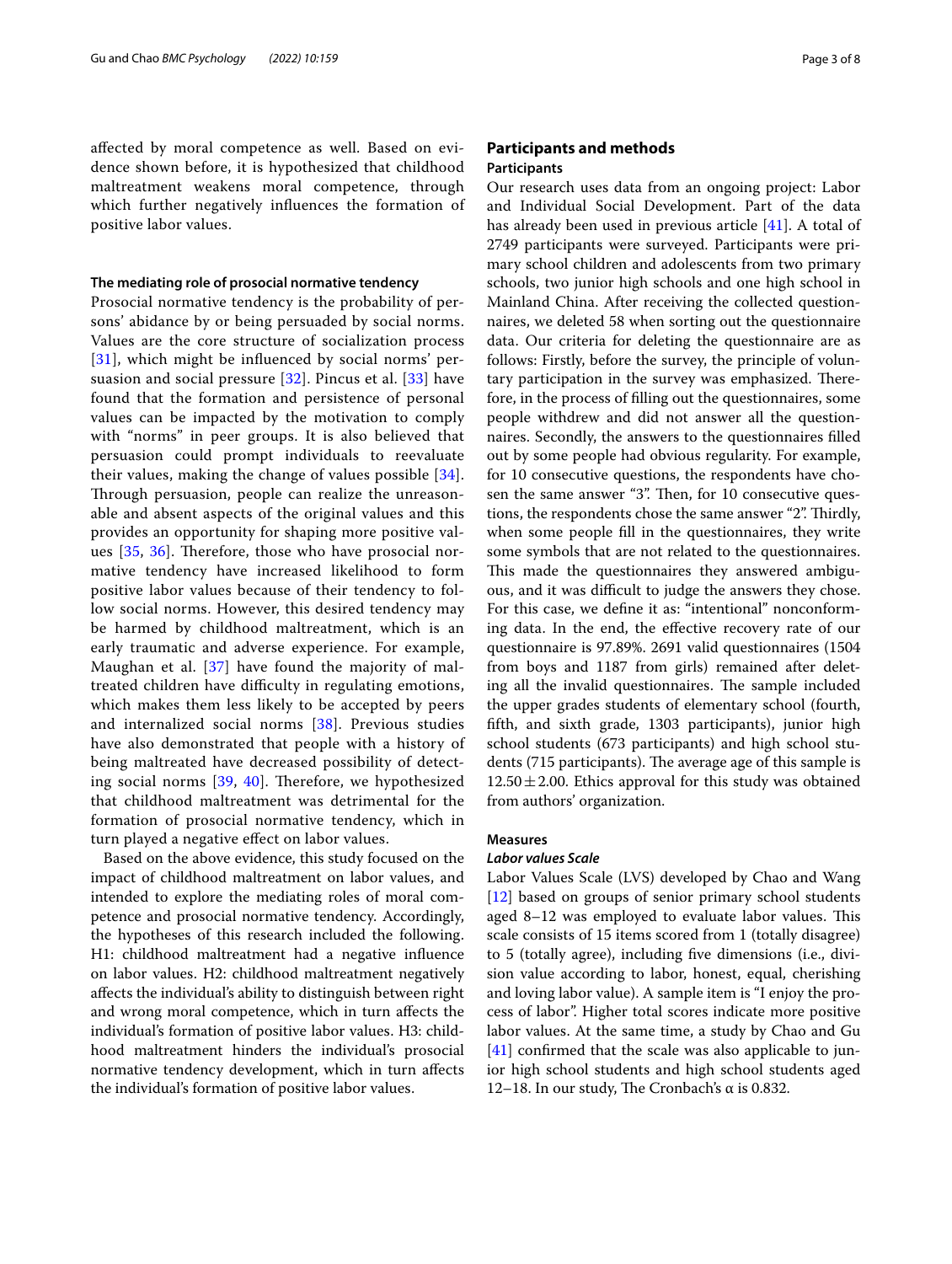## *Childhood trauma questionnaire*

Childhood Trauma Questionnaire (CTQ) designed by Bernstein et al. [[42\]](#page-7-20) and revised by Nina and Xiang [[43](#page-7-21)] was applied to evaluate the situation of childhood maltreatment in age  $8-18$ . The CTO includes 23 items rated on a 5-point scale  $(1=$  never,  $5=$  always), and an example item is "My family threatened me in my childhood". This scale consists of physical abuse, physical neglect, emotional abuse and emotional neglect subscale. The Cronbach  $\alpha$  coefficient of the whole scale is 0.898.

## *Moral competence subscale and prosocial norms subscale*

The Clear and Positive Identity Subscale developed by Shek et al. [[24\]](#page-7-2) was adopted, which contained 15 subscales about the positive development of adolescents. Items of Moral Competence subscale (MC) and Prosocial Norms subscale (PN) were used to measure moral competence and prosocial normative tendency, respectively. Both of the two scales have three items. "I have high moral requirements for my behavior" is an example of MC and "I care about the unfortunate people in society" is an example of PN. All items were scored from 1 (strongly disagree) to 6 (strongly agree). The Cronbach  $\alpha$  coefficients of MC and PN are 0.716 and 0.667 respectively.

## *Data analysis*

Data analysis is divided into three steps: In the frst step, we use Amos 20.0 to establish a measurement model to explore whether each observed variable can represent a latent variable; The second step is to construct a structural model. That is, early abuse as an independent variable, labor values as a dependent variable, and MC and PN as an intermediary to establish a full model; In the third step, we use bootstrap estimation procedure to detect the signifcance of the intermediary. According to a study by Byrne [\[44](#page-7-22)], comparative ftting index (CFI), approximate root mean square error (RMSEA) and standardized root mean square residual (SRMR) were used as ftting indices to evaluate the model ftness.

## **Results**

## **Measurement model**

4 latent variables (i.e., labor values, moral competence, prosocial normative tendency and childhood maltreatment) and 15 observation variables are contained in the measurement model. The results have shown the data fits this model well  $(\chi^2_{(84, 2691)} = 1039.83, p < 0.001;$  $RMSEA = 0.065$ :  $SRMR = 0.051$ :  $CFI = 0.926$ ). And all latent variables are well represented by observed variables because the factor loads of all latent variables are significant  $(p<0.001)$ . In addition, Table [1](#page-3-0) has shown the correlations among four latent variables and demographic factors, and all latent variables are signifcantly correlated with each other.

## **Structural model**

Firstly, childhood maltreatment is related to labor values directly ( $r = -0.25$ ,  $p < 0.001$ ) when mediators are absent. Then a model with mediators of moral competence and prosocial normative tendency are has been built (Model 1). The fitting degree of this model is unsatisfactory:  $\chi^2_{(85, 65)}$  $p_{2691}$ =1824.47,  $p$  < 0.001; RMSEA = 0.383; SRMR = 0.106;  $CFI = 0.865$ . Therefore, we modified this model by linking errors of two mediators according to modifcation indices and theoretical relationships (Model 2, see Fig. [1](#page-4-0)). The Model 2 has shown good fitness  $(\chi^2_{(84, 2691)} = 1039.83,$ *p*<0.001; RMSEA=0.065; SRMR=0.051; CFI=0.926) and thus this model served as structural model in this study.

Bootstrap estimation method (Bootstrap =  $1000$ ) is further used to test whether the mediating paths are signifcant. And results indicate that childhood maltreatment indirectly impacts labor values through moral competence and prosocial normative tendency (see Table [2](#page-4-1)).

|                     | М     | SD    |                  | 2         | 3                   | 4         | 5         | 6      |  |
|---------------------|-------|-------|------------------|-----------|---------------------|-----------|-----------|--------|--|
| 1. Gender           |       |       |                  |           |                     |           |           |        |  |
| 2. Grade            |       |       | .03              |           |                     |           |           |        |  |
| 3. Age              | 12.50 | 2.00  | $.06***$         | $.91***$  |                     |           |           |        |  |
| 4. Labor values     | 59.03 | 8.65  | $-.06$ **        | $-.16***$ | $-.17***$           |           |           |        |  |
| 5. Moral competence | 13.42 | 2.87  | $-.07***$        | $-.03$    | $-.05^*$            | $.49***$  |           |        |  |
| 6. PNT              | 14.73 | 2.60  | ***<br>$.11^{-}$ | $-.03$    | $-.04$ <sup>*</sup> | $.53***$  | $.52***$  |        |  |
| 7. CM               | 32.87 | 11.89 | .02              | $-.15***$ | $-.15***$           | $-.23***$ | $-.16***$ | $-.21$ |  |
|                     |       |       |                  |           |                     |           |           |        |  |

<span id="page-3-0"></span>**Table 1** Descriptive statistics and bivariate correlations for all measures

*PNT* Prosocial normative tendency; *CM* Childhood maltreatment

\* *p*<.05, \*\**p*<.01, \*\*\**p*<.001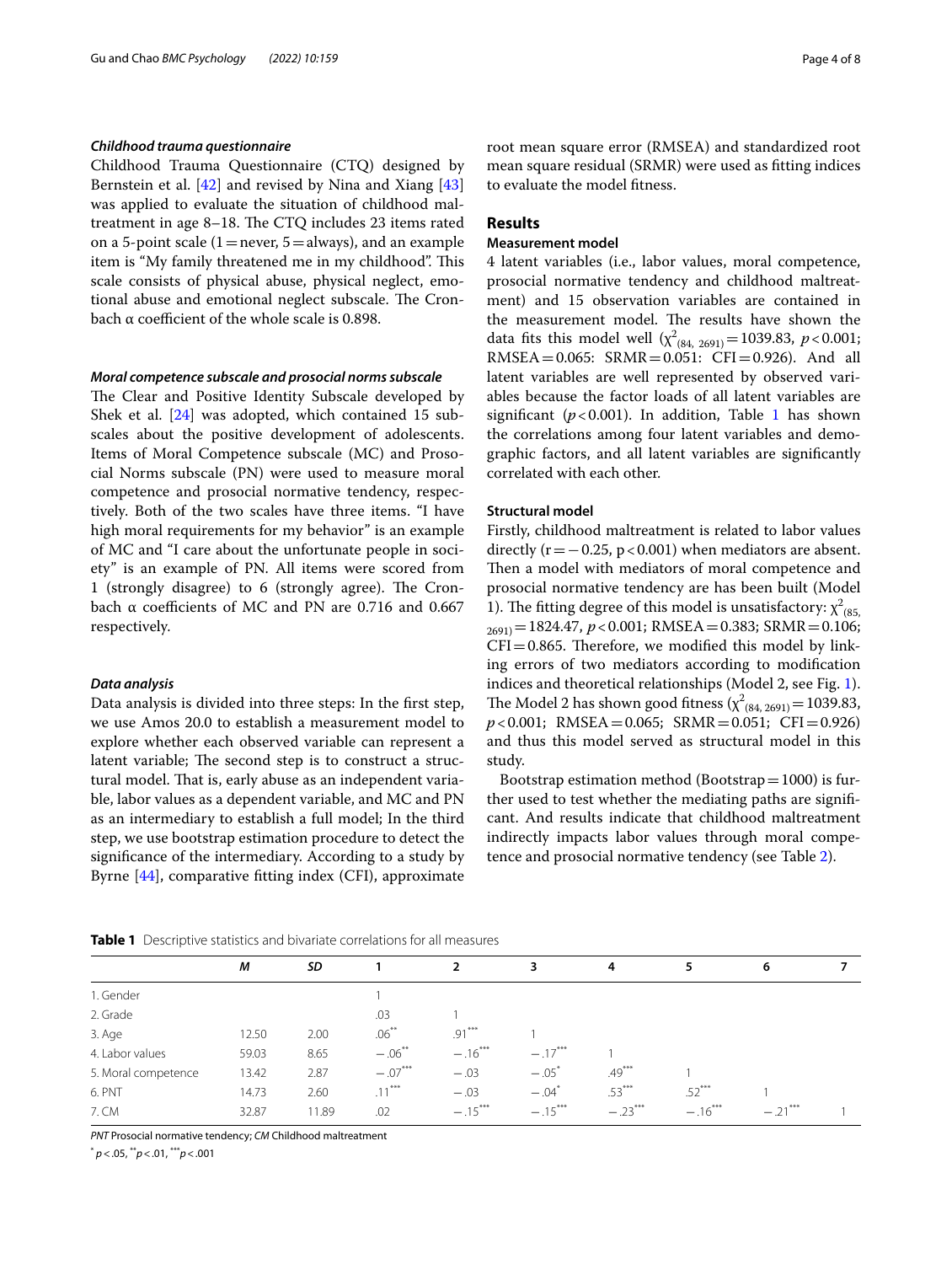

<span id="page-4-1"></span><span id="page-4-0"></span>**Table 2** Standardized indirect effect and 95% confidence intervals

| Paths                                                             | <b>Estimate</b> | Lower | Upper |
|-------------------------------------------------------------------|-----------------|-------|-------|
| $CM \rightarrow$ moral compe-<br>$tence \rightarrow labor values$ | $-.09$          | $-12$ | - 06  |
| $CM \rightarrow PNT \rightarrow$ labor values                     | $-12$           | $-15$ | - 08  |
|                                                                   |                 |       |       |

The mediating effect of a pathway is significant if the 95% confidence interval does not include 0

## **Gender diferences**

We further examined the gender diferences of structural model. Firstly, gender diferences in every variable were tested. And results have shown boys score higher than girls in prosocial normative tendency and lower in moral competence and labor values, while there is no statistical diference in childhood maltreatment.

Secondly, gender differences in all path coefficients were tested by using multi-group analysis. After limiting the factor loadings, error variances and structural covariances to be equal, and two models were established following Byrne  $[44]$ . The first one constrained all path coefficients in different genders to be equal (constrained structural paths) while the other did not (unconstrained structural paths). Both models ftted data well and they were not significantly different ( $\Delta \chi^2_{\ (5,1)}$  $_{2691)}$ =9.47, *p*>0.05). Since  $\chi^2$  value could be affected by the sample size, critical ratios of diferences (CRD)

were also used to determine the cross-gender stability of Model 2. Two parameters were considered diferent if the absolute value of CRD was greater than 1.96. And no path coefficients were different in different genders (CRD  $_{\text{CM}\rightarrow\text{MC}}$  = -1.53; CRD  $_{\text{MC}\rightarrow\text{LV}}$  = 1.34; CRD  $_{\text{CM}\rightarrow\text{LV}}$  = 1.03; CRD  $_{\text{CM}\rightarrow\text{PNT}}$  = -0.08; CRD  $_{\text{PNT}\rightarrow\text{LV}}$  = -0.07). Based on these, there existed no signifcant gender diference in the structural model, indicating the cross-gender stability of this model.

## **Grade diferences**

We also tested the grade diferences of structural model. First, we examined results in grade diferences and found students in lower grades scored higher in childhood maltreatment and labor values, while no grade diferences in moral competence and prosocial normative tendency.

Then, grade differences in all path coefficients were also examined using multi-group analysis. Similar to the examination of gender diferences, we limited the same parameters to be equal and then established two models (i.e., constrained structural paths and unconstrained structural paths). Though these models were significantly different  $(\Delta \chi^2_{(10, 2691)} = 21.74, p = 0.02)$ , the results of CRD suggested that no path coefficients were diferent in diferent grades (primary school students vs. junior school students:  $CRD_{CM\rightarrow MC} = 0.62$ ;<br> $CRD_{MC\rightarrow LV} = -0.94$ ;  $CRD_{CM\rightarrow LV} = -0.81$ ;  $CRD<sub>CM→LV</sub>= -0.81;$  $CRD_{CM\rightarrow PNT} = 1.31$ ;  $CRD_{PNT\rightarrow LV} = 0.27$ ; primary school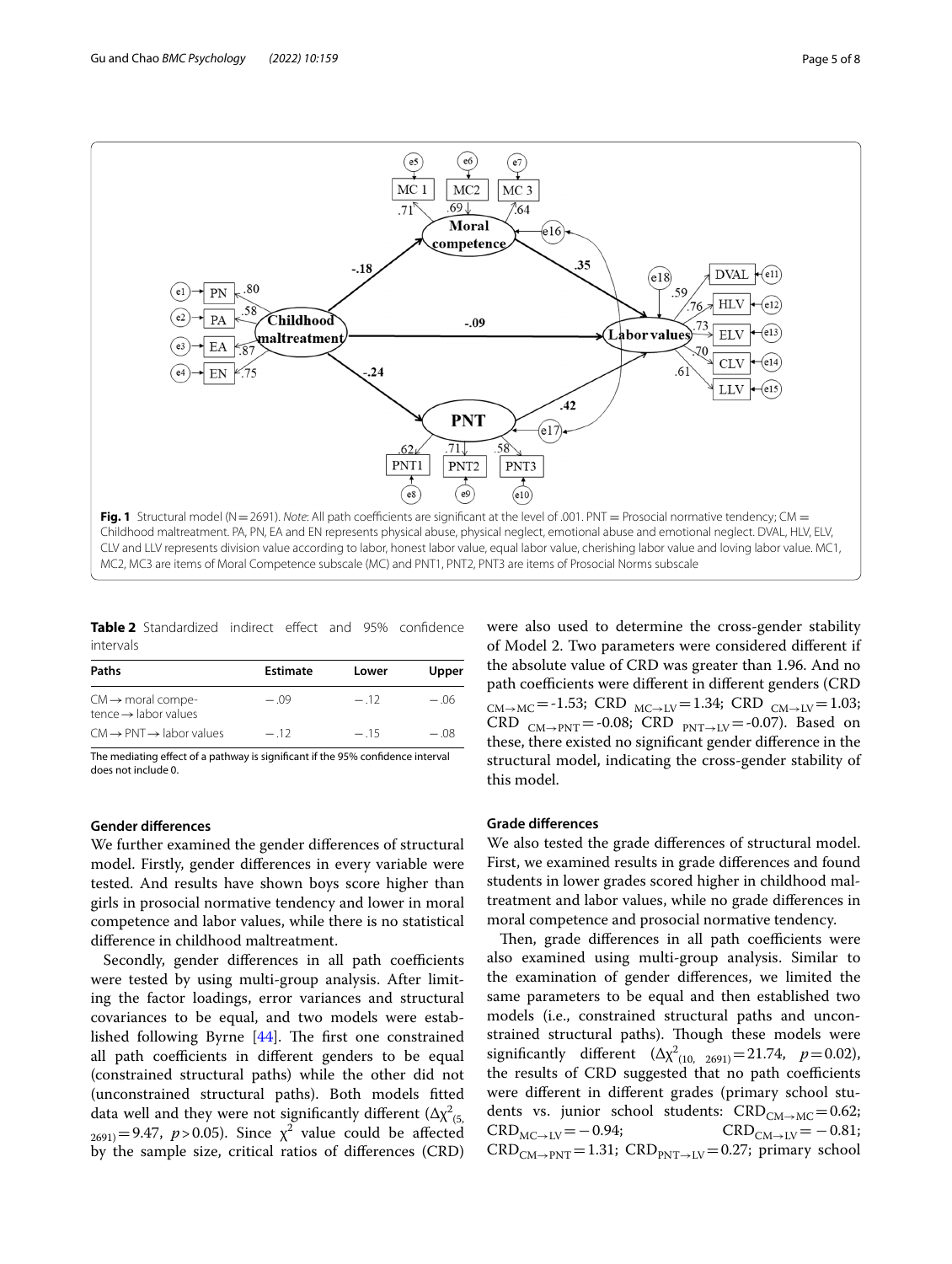students vs. high school students: CRD<br>  $CRD_{CM\rightarrow MC} = 0.53;$ <br>  $CRD_{MC\rightarrow LV} = -1.46;$ <br>
CRD<br>  $_{CM\rightarrow LV} = -0.63;$  $CRD<sub>MC→LV</sub>=-1.46;$  $CRD_{CM\rightarrow PNT} = 0.89$ ;  $CRD_{PNT\rightarrow IV} = 0.57$ ; junior school students vs. high school students:  $CRD_{CM\rightarrow MC} = -0.09$ ;<br> $CRD_{MC\rightarrow IV} = -0.49$ ;  $CRD_{CM\rightarrow IV} = 0.16$ ;  $CRD<sub>MC→LV</sub>=-0.49;$  $CRD_{CM\rightarrow PNT} = -0.27$ ;  $CRD_{PNT\rightarrow LV} = 0.25$ ). These results indicated there existed no signifcant grade diference in the structural model.

## **Discussion**

The present research verified the direct correlation between childhood maltreatment and children's labor values, and further examined the mediating roles of moral competence or prosocial normative tendency. Results revealed that childhood maltreatment was negatively correlated with labor values. In addition, childhood maltreatment indirectly afected labor values through the mediating efect of moral competence and prosocial normative tendencies. These findings suggest that moral competence and prosocial normative tendency are mediators between childhood maltreatment and labor values for the frst time, providing theoretical guidance for inhibiting the infuence of early traumatic experience on negative values from the perspective of cognitive ability and social tendency. In addition, for the impact of childhood maltreatment on labor values, there is no signifcant diference between diferent gender and grade groups on diferent paths.

Hypothesis 1 has been supported by the fnding of the negative correlation between childhood maltreatment and labor values, corresponding with the evidence that maltreated children are less likely to develop positive values [[45](#page-7-23)]. Education, especially family education from parents, is an important factor in the formation of children's values [[46](#page-7-24)]. Childhood maltreatment builds an abnormal family education environment for children, which is detrimental to the cultivation of their labor values  $[47]$  $[47]$ . Therefore, it is difficult for children to form a positive self-evaluation and self-awareness in the unfavorable family environment of childhood maltreatment [[48\]](#page-7-26), which hinders their normal interpersonal interaction [[49\]](#page-7-27). And negative interpersonal environment is detrimental to cultivate labor values. Therefore, childhood maltreatment is negatively related to labor values from the perspective of rational cognition and social interaction.

Interestingly, this study has found that moral competence is a mediator between childhood maltreatment and children's labor values, which supports hypothesis 2. Previous studies have also reported that childhood maltreatment does harm to individuals' attitudes or behaviors through undermining their moral competence [[50,](#page-7-28) [51](#page-7-29)]. Children who have experienced maltreatment

usually have defects in social cognitive function and some prejudice in value judgment  $[23]$  $[23]$ . Insufficient ability in value judgment of maltreated children is refected in low moral competence in this study, indicating that it is relatively more difficult for them to make reasonable moral judgments on social phenomenon. Nevertheless, moral competence is important for cultivating children's labor values. The formation and development of values are series of processes including concept judgment and decision-making [\[30](#page-7-8)], and the concept of right and wrong as well as moral competence is critical for shaping values. People with high cognitive control and moral judgment ability are more likely to keep positive and correct values and insist to them [\[52](#page-7-30), [53\]](#page-7-31). Conversely, people with poor moral competence have deficits in cognitive control and moral judgment, so they are less likely to form or maintain positive values. Therefore, people tend to have negative labor values if their moral competence is insufficient. In a word, childhood maltreatment undermines moral competence, which in turn makes it more difficult for people to form positive and correct labor values.

Similarly, the hypothesis 3 has also been confrmed that prosocial normative tendency mediates the correlation between childhood maltreatment and labor values. It may be because maltreated individuals are more prone to feel angry, and chronic anger further makes them more likely to engage in aggressive behaviors and form antisocial personality  $[54]$ , which are reveal difficulties in accepting and abiding to social norms. Moreover, maltreated children are less likely to recognize and comply with social norms [\[39\]](#page-7-17), which also suggests that childhood maltreatment experience is detrimental for developing prosocial normative tendency. However, this tendency plays an important role for people to accept persuasion from others, which further reduces the possibility of modifying inappropriate conceptions or develop positive ones. Values consist of systematic conceptions [[1,](#page-6-0) [2](#page-6-20)], and persuasion is a critical infuencing factor of individual values [\[55](#page-7-33)]. It is believed that logical persuasion and restrictions of social norms can cultivate values by infuencing cognitive process [[35\]](#page-7-13). And the reason why social norms shapes values may be that conceptions are reevaluated and incorporated to existing value system [[36\]](#page-7-14). Based on above discussions, it can be understood that maltreated children have reduced probability of recognition and abidance to social norms (i.e., prosocial normative tendency), which further makes them tend to form negative labor values.

For various reasons, our research still has some limitations. Firstly, our respondents are from China. As a socialist country, Chinese individuals have attached great importance to the education of labor values since childhood. Compared to China, other countries may place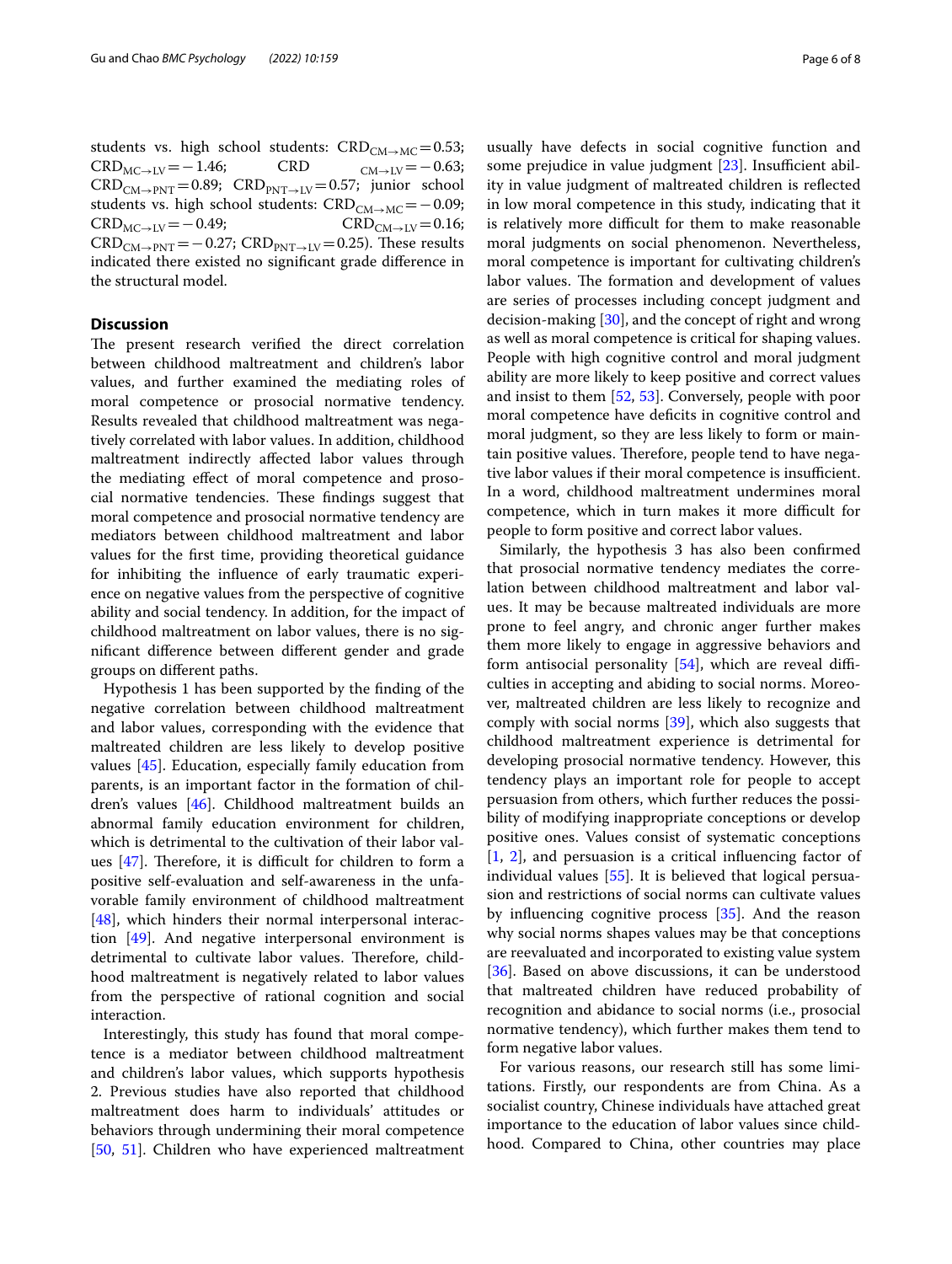emphasis on labor values education in a very diferent way. Therefore, the relationship between childhood maltreatment and labor values in diferent countries needs further comparison. Secondly, our study is based on the analysis of cross-sectional data. It is difficult to determine the temporal relationship between variables when using cross-sectional data to explore the mediation relationship. Therefore, our study still has some limitations in the inference of the results. Thirdly, retrospective reporting should be acknowledged as limitation. In the original questionnaire, the instructions mainly asked to review the experience of abuse before the age of 16, which is regarded as the dividing line of early abuse experiences. In our project implementation, we hope that we can cover the entire population of senior elementary school students, junior high school students and high school students close to K12. Therefore, we cannot define the period of early abuse with the dividing line of age of 16, but as "childhood". This will inevitably lead to the problem that some samples in lower grades are sufering the same maltreatment as the so-called "children". And with age reduces, it is easier for the participants to have this problem. Even if we ask high school students to fll in the relevant questionnaires that uses the age-of-16 standard of the original questionnaire, it is still difficult to rule out maltreatment that have continued since childhood. Due to all these limitations of our study, we remind readers to be more objective when reading our manuscript.

#### **Acknowledgements**

Not applicable.

#### **Author contributions**

All authors listed have made a substantial, direct and intellectual contribution to the work, and approved it for publication. All authors read and approved the fnal manuscript.

### **Funding**

Funding for this study came from The Hunan Women's Research Association as part of their Research programme on the Women's Research [https://www.](https://www.hnwomen.org.cn/2019/10/10/218576.html) [hnwomen.org.cn/2019/10/10/218576.html](https://www.hnwomen.org.cn/2019/10/10/218576.html) (Award ID: 19ZDB07). The design of the research is the sole responsibility of the authors. Feedback on the research outcomes was provided through discussions with a project advisory board at The Hunan Women's Research Association.

#### **Availability of data and materials**

The datasets analysed during the current study are not publicly available due to that the project covered in this manuscript is still ongoing, but are available from the corresponding author on reasonable request.

## **Declarations**

## **Ethics approval and consent to participate**

Human subjects' approval and all information was received by the University of Hunan Normal University Human Research Ethics Committee for the key informant interviews (ID: 20200725). Written informed consent was collected from all participants. It was emphasized that participation was voluntary. All methods were performed in accordance with the relevant guidelines.

#### **Consent for publication**

Not applicable.

### **Competing interests**

The authors declare no competing interests.

#### **Author details**

<sup>1</sup> School of Public Administration, Hunan Normal University, No. 36 Lushan Rd., Yuelu District, Changsha 410081, Hunan, People's Republic of China. <sup>2</sup>School of Elementary Education, Changsha Normal University, No. 9 Xingshateli Rd., Changsha 410081, Hunan, People's Republic of China.

Received: 25 January 2022 Accepted: 10 May 2022 Published online: 22 June 2022

#### **References**

- <span id="page-6-0"></span>1. Roleach M. The nature of human values. New York: Free Press; 1973. p. 438.
- <span id="page-6-20"></span>2. Schartz SH. A theory of cultural values and some implications for work. Appl Psychol. 1999;48:23–47. [https://doi.org/10.1111/j.1464-0597.1999.](https://doi.org/10.1111/j.1464-0597.1999.tb00047.x) [tb00047.x](https://doi.org/10.1111/j.1464-0597.1999.tb00047.x).
- <span id="page-6-1"></span>3. Huang XT, Zheng Y. Introduction to Psychology. Beijing: People's Education Press; 2015. p. 207–10.
- <span id="page-6-2"></span>4. Tan CB. The development of labor education must solve three theoretical problems. People Educ. 2019;17:34–5.
- <span id="page-6-3"></span>5. Hao YM. Survey and analysis of college students labor values and education strategy. J Inner MongolUniv Finan Econ. 2014;12:98–101.
- <span id="page-6-4"></span>6. Guo HL, Liu Y. The origin, connotation and enlightenment of Deng Xiaoping's labor value. Mao Zedong Thought Study. 2016;6:48–53.
- <span id="page-6-5"></span>7. Robinson CH, Betz NE. A psychometric evaluation of super's work values inventory—revised. J Career Assess. 2008;16:456–73. [https://doi.org/10.](https://doi.org/10.1177/1069072708318903) [1177/1069072708318903.](https://doi.org/10.1177/1069072708318903)
- <span id="page-6-6"></span>8. Hartung PJ, Fouad NA, Leong FTL, Hardin EE. Individualism-collectivism: links to occupational plans and work values. J Career Assess. 2010;18:34– 45. <https://doi.org/10.1177/1069072709340526>.
- <span id="page-6-7"></span>9. Tan CB. Understanding of the concept of labor education-how to understand the basic connotation and characteristics of the concept of labor education. J Chin Soc Educ. 2019;2:82–4.
- <span id="page-6-8"></span>10. Liu XL. To grasp the connotation of labor education comprehensively and accurately. Educ Res Exp. 2019;4:9–13.
- <span id="page-6-9"></span>11. Xi JP. The May Day celebration and the national congress to commend model workers and advanced workers was held. People Daily. 2014;4:29.
- <span id="page-6-10"></span>12. Chao X, Wang W. The structure and measurement of labor value in China based on a sample of children aged 8–12 years. Front Psychol. 2020. [https://doi.org/10.3389/fpsyg.2020.580308.](https://doi.org/10.3389/fpsyg.2020.580308)
- <span id="page-6-11"></span>13. Hu JJ, Tan CB. The Marxism View of labor values and labor education. Edu Res. 2018;5:9–15.
- <span id="page-6-12"></span>14. Chen MH. Engels' research on labor and its realistic signifcance. Stud Mao Zedong Deng Xiaoping Theor. 2021;1:80–7.
- <span id="page-6-13"></span>15. Kempe CH. The battered-child syndrome. JAMA J Am Med Assoc. 1984;24:3288. [https://doi.org/10.1001/jama.1984.03340480070033.](https://doi.org/10.1001/jama.1984.03340480070033)
- <span id="page-6-14"></span>16. Bernstein DP, Ahluvalia T, Pogge D, Handelsman L. Validity of the childhood trauma questionnaire in an adolescent psychiatric population. J Am Acad Child Adolesc Psychiatry. 1997;36:340–8. [https://doi.org/10.1097/](https://doi.org/10.1097/00004583-199703000-00012) [00004583-199703000-00012.](https://doi.org/10.1097/00004583-199703000-00012)
- <span id="page-6-15"></span>17. Fergusson DM, Boden JM, Horwood LJ. Exposure to childhood sexual and physical abuse and adjustment in early adulthood. Child Abuse Negl. 2008;32:607–19.
- <span id="page-6-16"></span>18. Smetana JG, Kelly M, Twentyman CT. Abused, neglected, and nonmaltreated children's conceptions of moral and social-conventional transgressions. Child Dev. 1984;55:277–87. [https://doi.org/10.1111/j.1467-](https://doi.org/10.1111/j.1467-8624.1984.tb00291.x) [8624.1984.tb00291.x.](https://doi.org/10.1111/j.1467-8624.1984.tb00291.x)
- <span id="page-6-17"></span>19. Smetana JG, Toth SL, Cicchetti D, Bruce J, Kane P, Daddis C. Maltreated and nonmaltreated preschoolers' conceptions of hypothetical and actual moral transgressions. Dev Psychol. 1999;35:269–81. [https://doi.org/10.](https://doi.org/10.1037/0012-1649.35.1.269) [1037/0012-1649.35.1.269](https://doi.org/10.1037/0012-1649.35.1.269).
- <span id="page-6-18"></span>20. Goltermann J, Redlich R, Grotegerd D, Dohm K, Dannlowski U. Childhood maltreatment and cognitive functioning: the role of depression, parental education, and polygenic predisposition. Neuropsychopharmacology. 2021;46:891–9. <https://doi.org/10.1038/s41386-020-00794-6>.
- <span id="page-6-19"></span>21. Popovic D, Schmitt A, Kaurani L, Senner F, Papiol S, Malchow B, Fischer A, Schulze TG, Koutsouleris N, Falkai P. Childhood trauma in schizophrenia: